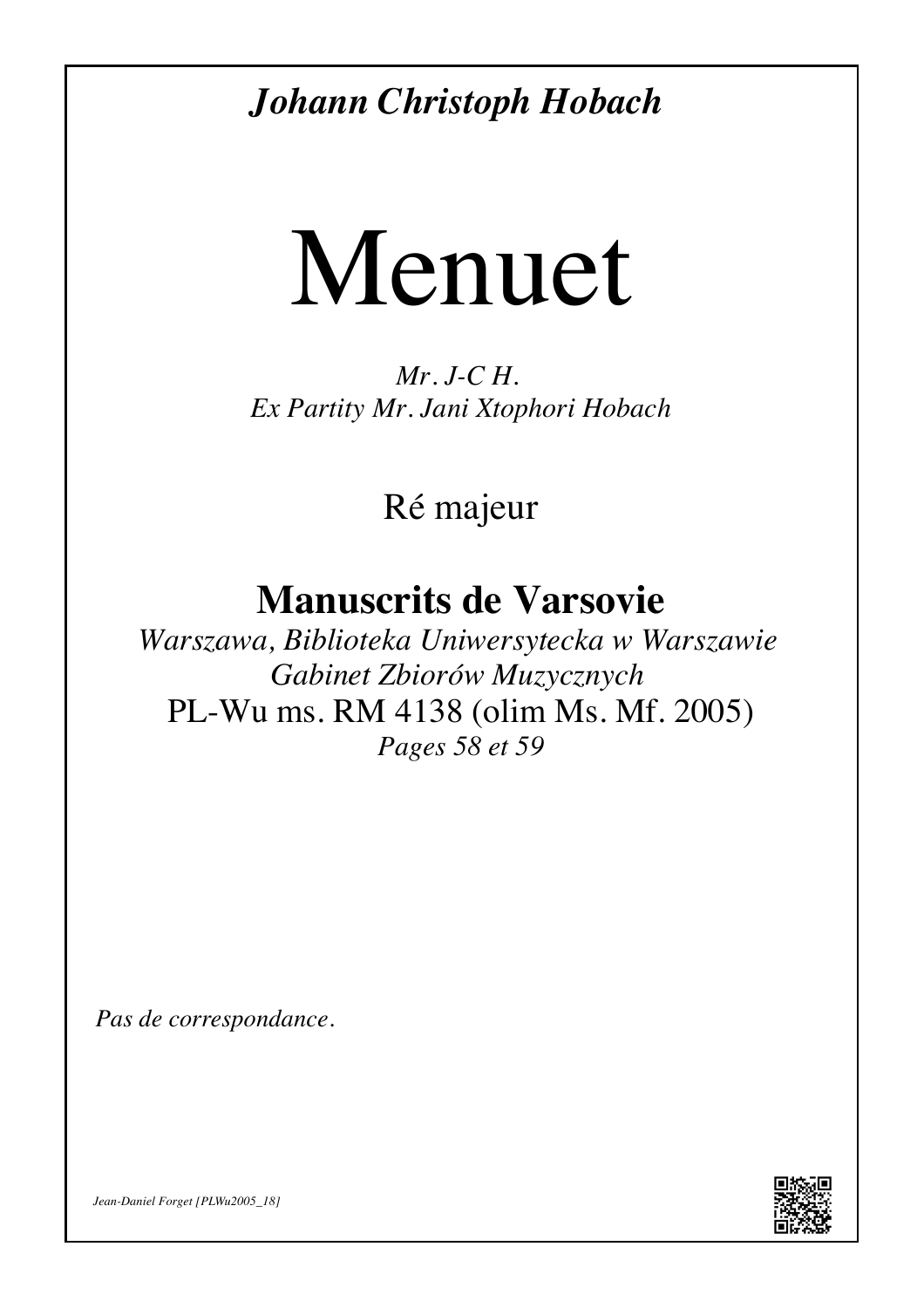## Menuet

*Mr. J-C H.*











*Ex Partity Mr. Jan Xtophori Hobach Mures soli invenientur. 96*

1. Tablature originale : 2 Sol (f sur le canto).